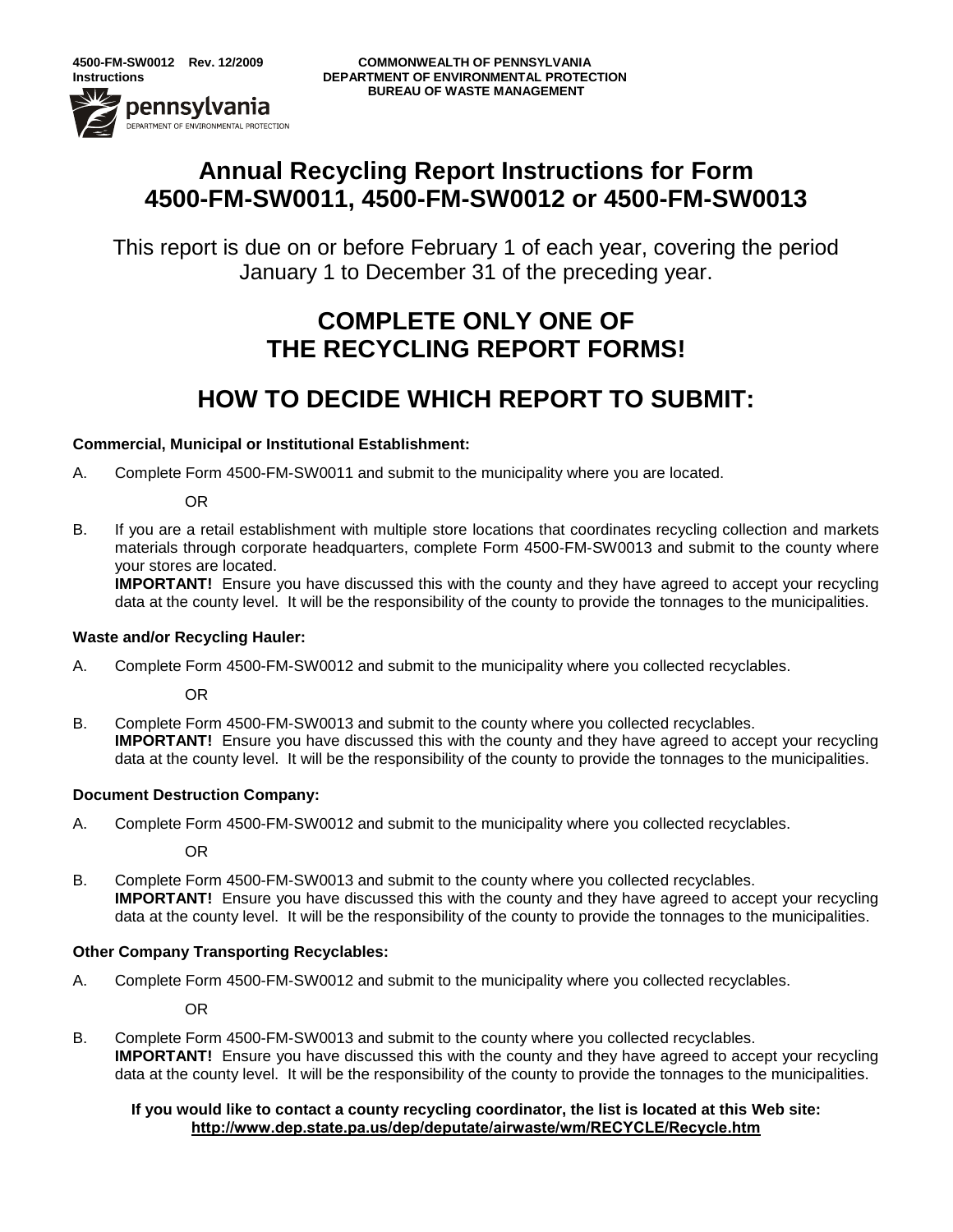

#### **4500-FM-SW0012 Rev. 12/2009 COMMONWEALTH OF PENNSYLVANIA Instructions Checklist DEPARTMENT OF ENVIRONMENTAL PROTECTION BUREAU OF WASTE MANAGEMENT**

### **ANNUAL RECYCLING REPORT INSTRUCTIONS CHECKLIST**

### **For a Waste and/or Recycling Hauler, a Document Destruction Company or Other Company Transporting Recyclables Generated in PA**

This form is to be completed by a waste and/or recycling hauler, a document destruction company or other company transporting recyclables generated in PA.

Information on this form will be used by the municipality to submit an annual recycling report to the county where they are located. This annual recycling report is required by state law.

Information on this form may also be used by the municipality to complete a municipal recycling performance grant.

The materials listed on the first page may be required by local ordinance to be recycled and, with the exception of the organics, can be used for the municipal recycling performance grant. The materials listed on the second page are common materials recycled, but they are not usually required to be recycled by local ordinance and cannot be used for the municipal recycling performance grant.

Please use the following checklist to complete form 4500-FM-SW0012:

 $\Box$  Insert the current reporting year (upper right-hand corner of form).

 $\Box$  Provide your company name, mailing address, e-mail address, telephone and fax number.

 $\Box$  Enter the municipality where you provided the recycling services.

 $\Box$  Enter the county where this municipality is located.

 $\Box$  Enter the tonnage of each material you collected for recycling within the municipality. Separate the tonnages as best you can, by the following three categories:

- Residential includes recyclables from households, condominiums, apartment complexes and townhouses
- Commercial/Municipal/Institutional Establishments

Commercial Establishment: An establishment engaged in non-manufacturing or non-processing business, including, but not limited to, stores, markets, office buildings, medical offices, restaurants, shopping centers and theaters.

Municipal Establishment: An establishment engaged in government work including, but not limited to, offices of the federal government, state government, cities, boroughs, incorporated towns, townships, counties and authorities.

Institutional Establishment: An establishment engaged in service including, but not limited to, hospitals, nursing homes, orphanages, schools and universities.

Drop-off Locations

**Do not report processing residues on this form.** Subtract processing residue before entering your tonnages on this form. Processing residue is material that is collected and weighed with recyclables, but is disposed rather than recycled. The recycling facility can provide you with the % processing residue they produce at their facility. Processing residues vary greatly – from 1% to 30%. You need to ask your recycler to tell you the % of material discarded from their facility and subtract that % from your weight ticket amount.

**Report only post-consumer materials on this form**. Post-consumer material is material that has been used as a consumer item and then diverted from municipal solid waste for the purpose of collection and recycling. The term excludes material generated in manufacturing and converting processes such as manufacturing scrap and trimmings/cuttings. Also, print overruns, over-issue publications, and obsolete inventories that did not leave the generating facility would be classified as pre-consumer materials and should **not** be reported on this form.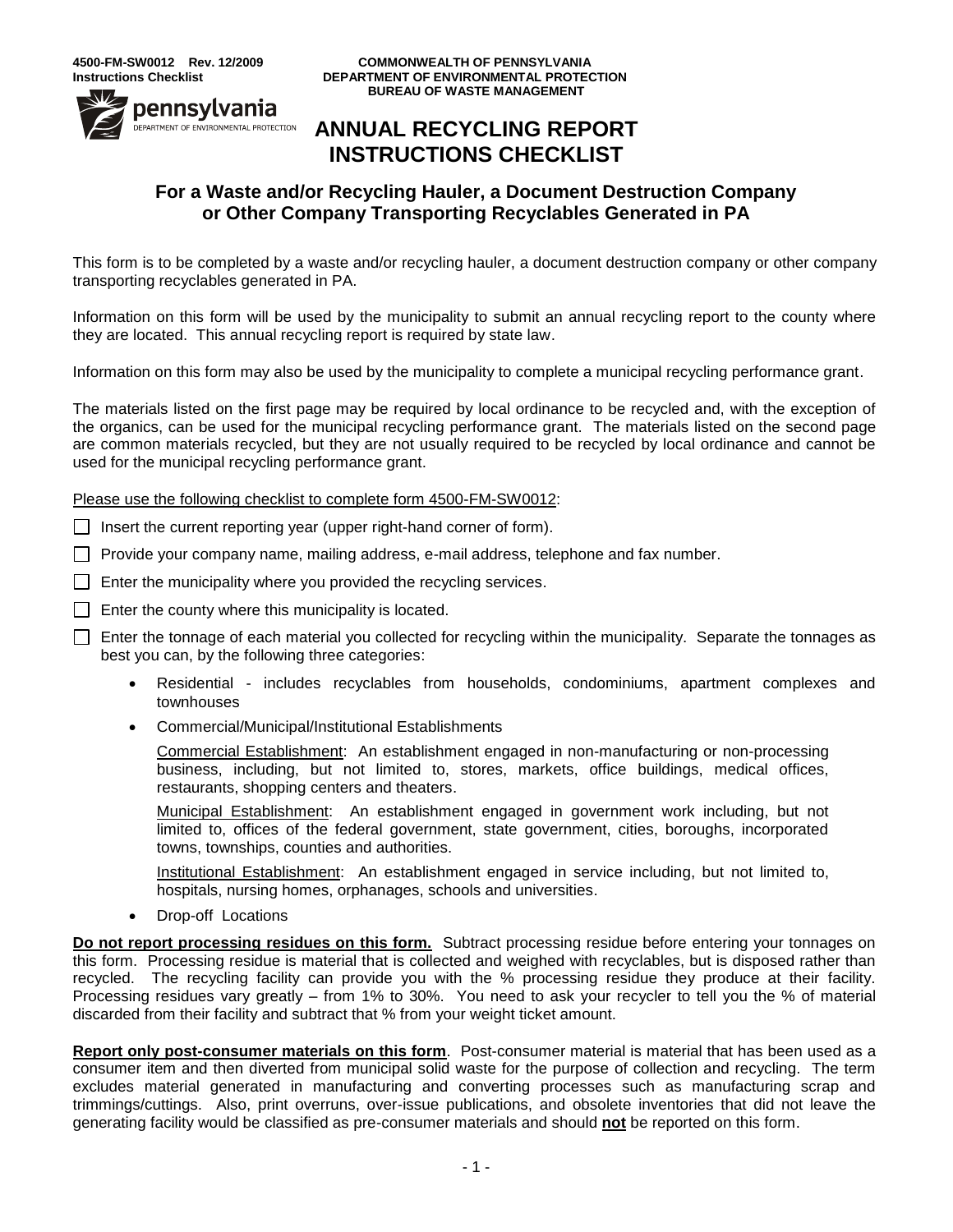If you collect materials commingled or single stream, please check the appropriate boxes to note the recyclable materials in the mix, but **only enter the tonnage beside commingled or single stream. Do not estimate tonnages of each individual recyclable material in the commingled or single stream mix.**

- Source separated all recyclables are kept separated from each other.
- Commingled two or more recyclables are collected together but fiber (paper & cardboard) is kept separate.
- Single stream all recyclables, including fiber, are collected together.
- $\Box$  Enter the name of the processing facility or market where the recyclable materials were delivered.
- $\Box$  Complete the tonnages for the materials on page 2.
- $\Box$  Use the conversion chart on page 2 as necessary.
- Enter the total tons of processing residue or processing residue rate used to calculate reported tonnages.
- $\Box$  Enter the total tons of solid waste collected within this municipality, if required by the municipality. This information is usually required of haulers who have a municipal waste collection services contract. If you do not have a municipal contract, this information may not be required.
- $\Box$  Sign and date the form.
- $\Box$  Submit to the municipality where you provided recycling collection services by Feb. 1.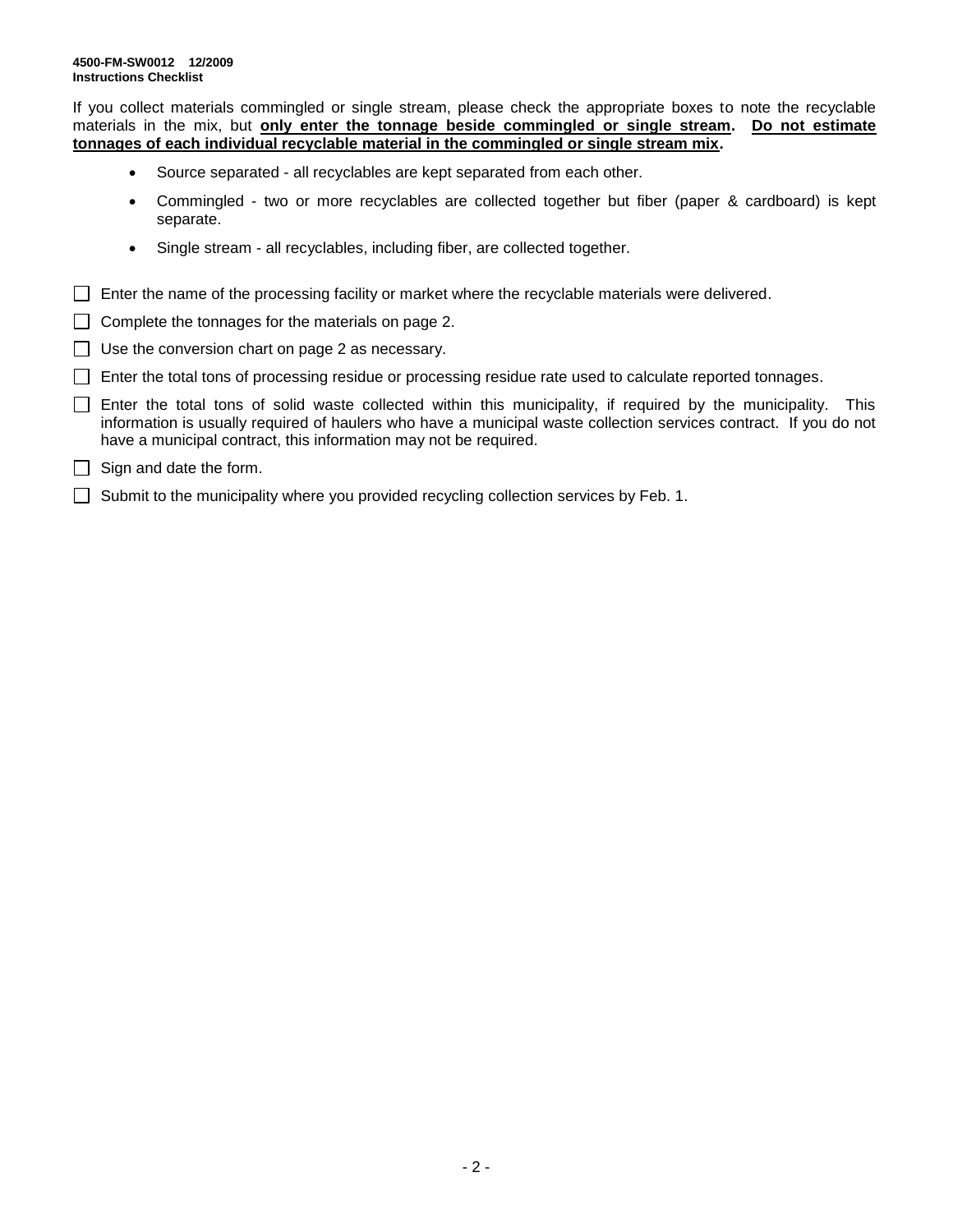

#### **COMMONWEALTH OF PENNSYLVANIA DEPARTMENT OF ENVIRONMENTAL PROTECTION BUREAU OF WASTE MANAGEMENT**

For the period: January 1, 20\_ to December 31, 20\_

### **ANNUAL RECYCLING REPORT**

**For Transporters and Other Collection Companies**

**Due: Feb. 1 of the following year To: Municipality where recyclables were generated**

| <b>Collector Name:</b> |            |                  |  |  |  |
|------------------------|------------|------------------|--|--|--|
| Address:               | City:      | <b>Zip Code:</b> |  |  |  |
| Email:                 | Telephone: | Fax:             |  |  |  |

Please **complete one form for each municipality** where you collected recyclables.

Municipality: County:

- **1.** CHECK the box in front of each post-consumer\* material that you collected for recycling from the municipality above.
- **2.** ENTER the weight (in tons) of material recycled in the correct column. Subtract processing residue.\*\*

|                                                                                                                                 |                    |                               | <b>Commercial/</b>   |                         |                                                        |  |  |  |  |
|---------------------------------------------------------------------------------------------------------------------------------|--------------------|-------------------------------|----------------------|-------------------------|--------------------------------------------------------|--|--|--|--|
|                                                                                                                                 |                    | <b>Residential</b><br>Tons*** | <b>Institutional</b> | Drop-off<br><b>Tons</b> | <b>Name of Processing</b><br><b>Facility or Market</b> |  |  |  |  |
| <b>Recyclable Material Type</b>                                                                                                 |                    |                               | <b>Tons</b>          |                         |                                                        |  |  |  |  |
| <b>Single Stream:</b>                                                                                                           | [SS1]<br>[XXX]     |                               |                      |                         |                                                        |  |  |  |  |
| Commingled:                                                                                                                     |                    |                               |                      |                         |                                                        |  |  |  |  |
| Note: If you use a commingled or single stream collection system, check the boxes below for each material in the mix.<br>Paper: |                    |                               |                      |                         |                                                        |  |  |  |  |
| Paper: Cardboard                                                                                                                | $\overline{[C01]}$ |                               |                      |                         |                                                        |  |  |  |  |
|                                                                                                                                 | [PA1]              |                               |                      |                         |                                                        |  |  |  |  |
| Paper: Magazines & Catalogs<br>Paper: Mixed/other                                                                               |                    |                               |                      |                         |                                                        |  |  |  |  |
| (junk mail, paper bags, paperboard,                                                                                             | [PA3]              |                               |                      |                         |                                                        |  |  |  |  |
| $etc.$ )                                                                                                                        |                    |                               |                      |                         |                                                        |  |  |  |  |
| Paper: Newspaper                                                                                                                | [PA2]              |                               |                      |                         |                                                        |  |  |  |  |
| Paper: Office Paper (all grades)                                                                                                | [PA4]              |                               |                      |                         |                                                        |  |  |  |  |
| Paper: Phone Books                                                                                                              | [PA6]              |                               |                      |                         |                                                        |  |  |  |  |
| <b>Glass Bottles and Jars:</b>                                                                                                  |                    |                               |                      |                         |                                                        |  |  |  |  |
| Glass: Brown                                                                                                                    | [GL4]              |                               |                      |                         |                                                        |  |  |  |  |
| Glass: Clear                                                                                                                    | [GL1]              |                               |                      |                         |                                                        |  |  |  |  |
| Glass: Green                                                                                                                    | [GL3]              |                               |                      |                         |                                                        |  |  |  |  |
| Glass: Mixed                                                                                                                    | [GL2]              |                               |                      |                         |                                                        |  |  |  |  |
| Glass: Other                                                                                                                    | [GL6]              |                               |                      |                         |                                                        |  |  |  |  |
| <b>Metal Cans and Bottles:</b>                                                                                                  |                    |                               |                      |                         |                                                        |  |  |  |  |
| Aluminum Cans                                                                                                                   | [AA1]              |                               |                      |                         |                                                        |  |  |  |  |
| Steel & Bimetallic (Tin) Cans                                                                                                   | [FO2]              |                               |                      |                         |                                                        |  |  |  |  |
| <b>Mixed Cans</b>                                                                                                               | IMX2               |                               |                      |                         |                                                        |  |  |  |  |
| <b>Plastics:</b>                                                                                                                |                    |                               |                      |                         |                                                        |  |  |  |  |
| Plastic: PET                                                                                                                    | [PL1]              |                               |                      |                         |                                                        |  |  |  |  |
| Plastic: HDPE                                                                                                                   | [PL2]              |                               |                      |                         |                                                        |  |  |  |  |
| Plastic: PVC                                                                                                                    | [PL3]              |                               |                      |                         |                                                        |  |  |  |  |
| Plastic: LDPE                                                                                                                   | [PL4]              |                               |                      |                         |                                                        |  |  |  |  |
| Plastic: PP                                                                                                                     | [PL5]              |                               |                      |                         |                                                        |  |  |  |  |
| Plastic: PS                                                                                                                     | [PL6]              |                               |                      |                         |                                                        |  |  |  |  |
| Plastic: Film                                                                                                                   | [PL8]              |                               |                      |                         |                                                        |  |  |  |  |
| Plastic: Mixed                                                                                                                  | [PL7]              |                               |                      |                         |                                                        |  |  |  |  |
| Plastic: Other                                                                                                                  | [PL9]              |                               |                      |                         |                                                        |  |  |  |  |
| Organics:                                                                                                                       |                    |                               |                      |                         |                                                        |  |  |  |  |
| Food Waste                                                                                                                      | [FO1]              |                               |                      |                         |                                                        |  |  |  |  |
| Wood Waste                                                                                                                      | [WW1]              |                               |                      |                         |                                                        |  |  |  |  |
| Yard and Leaf Waste                                                                                                             | [Y01]              |                               |                      |                         |                                                        |  |  |  |  |

**\*Report only post-consumer materials on this form**. **Post-consumer material**: Material that has been used as a consumer item and then diverted from municipal solid waste for the purpose of collection and recycling. The term excludes material generated in manufacturing and converting processes such as manufacturing scrap and trimmings/cuttings. Also, print overruns, overissue publications, and obsolete inventories that did not leave the generating facility would be classified as pre-consumer materials and should **not** be reported on this form.

**\*\*Processing residue:** Material that is collected and weighed with recyclables, but is disposed rather than recycled. **\*\*\*Residential tons:** Residential tons includes recyclables from condominiums, apartment complexes and townhouses**.**